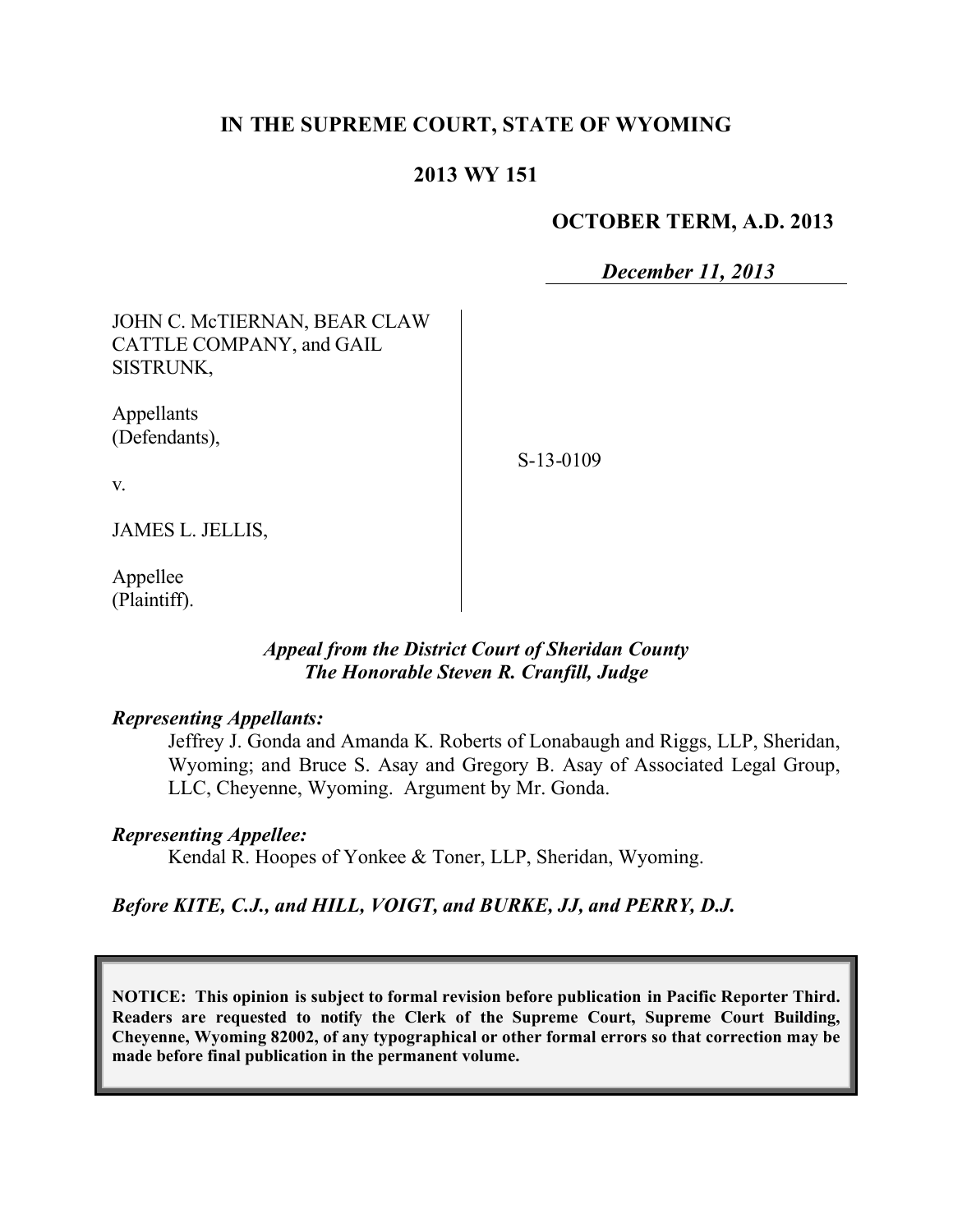### **VOIGT, Justice.**

 $\overline{a}$ 

[¶1] James Jellis is a rancher in Sheridan County, Wyoming, and owns a beefalo cattle herd. Pursuant to an oral agreement with John McTiernan, Jellis kept his herd on McTiernan's ranch near Dayton, Wyoming.<sup>1</sup> A dispute arose between the parties regarding their oral agreement, culminating in to a lien being asserted by McTiernan and a legal action being filed by Jellis. The jury found, *inter alia*, McTiernan liable for conversion of Jellis' beefalo herd, but also found McTiernan entitled to a lien against the same pursuant to Wyo. Stat. Ann. § 29-7-101 *et seq*. McTiernan filed a post-trial motion based on several theories, including that a new trial was warranted because of the inconsistent verdict. We find the verdict is contrary to law and cannot be reconciled; therefore, we must conclude the district court abused its discretion in denying McTiernan's motion for new trial. We remand for a new trial.

### **ISSUE**

[¶2] The dispositive question in this matter is one that concerns whether a new trial is necessary because of an inconsistent verdict; for that reason, we restate the controlling issue as follows:<sup>2</sup>

[¶3] Is the jury's verdict finding McTiernan liable for conversion of a beefalo herd, while at the same time finding him entitled to a lien against the same pursuant to Wyo. Stat. Ann. § 29-7-101 *et seq*., contrary to law?

### **FACTS**

[¶4] In January 2010, Jellis purchased a beefalo cattle herd from McTiernan who owned the Bear Claw Ranch near Dayton, Wyoming. The parties gathered the respective herd, Jellis took possession, and paid for the cattle in two installments. Thereafter, Jellis sought to graze his herd on McTiernan's ranch and the parties discussed such a possibility.

[¶5] McTiernan agreed to let Jellis keep his newly acquired beefalo herd on a designated pasture of the Bear Claw Ranch for a certain fee. The parties, unfortunately, never reduced their agreement to writing and a subsequent dispute arose as to the terms. Jellis claims the agreement was for an annual grazing lease for the sum of \$7.00 per acre

<sup>&</sup>lt;sup>1</sup> Bear Claw Cattle Company and Gail Sistrunk are also named appellants. The appellants are collectively referred to as "McTiernan."

<sup>&</sup>lt;sup>2</sup> McTiernan presents several alternative issues concerning alleged errors committed by the district court. Because we find the jury's verdict is contrary to law and a new trial is required, we will not address the remaining issues. *See Reidy v. Stratton Sheep Co*., 2006 WY 69, ¶ 39, 135 P.3d 598, 612 (Wyo. 2006); *Hack v. Pickrell*, 515 P.2d 134, 135 (Wyo. 1973) ("Because it could be dispositive of this case, consideration will first be given to the asserted proposition that the verdict is contrary to law.").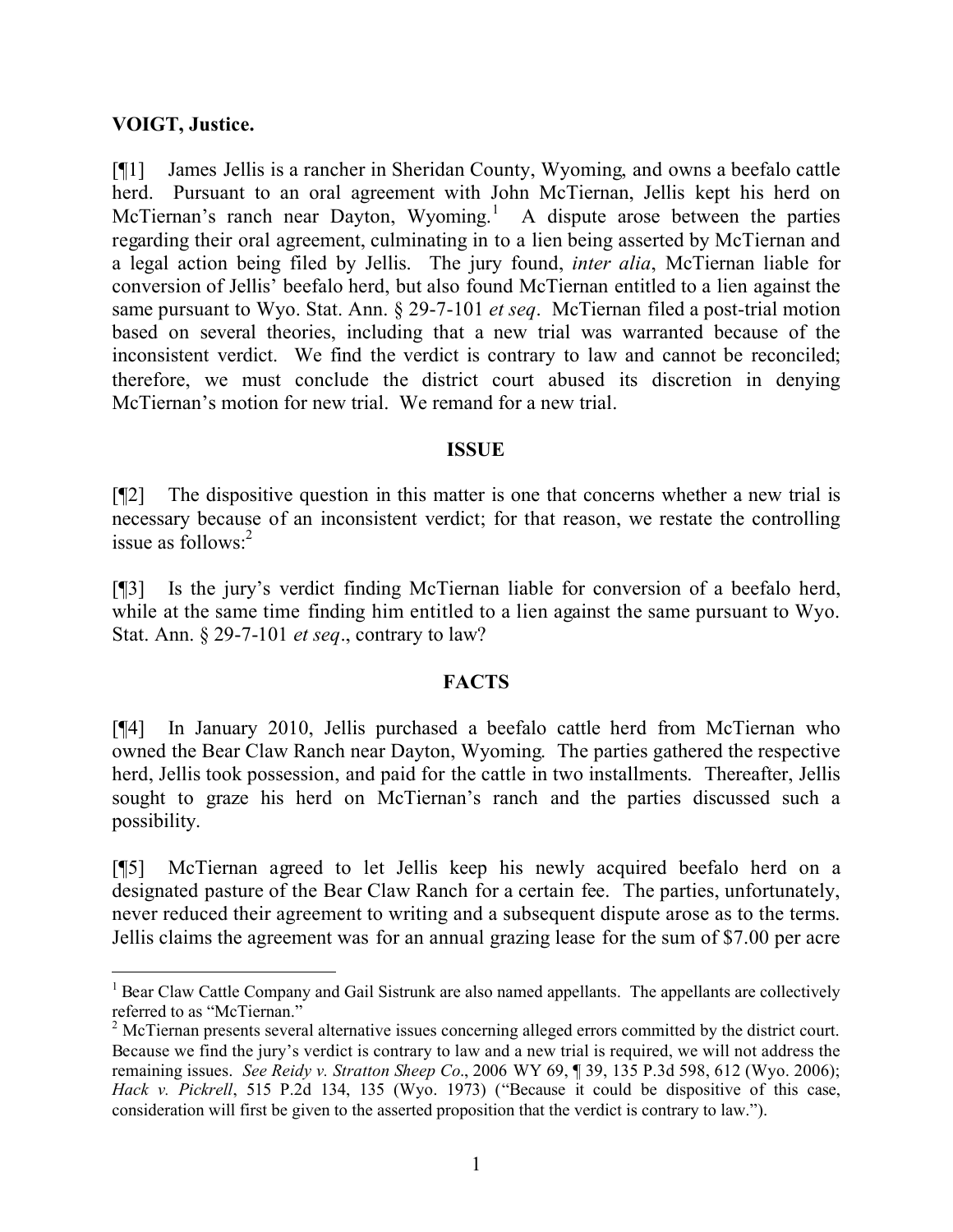per year for rangeland and \$17.50 per acre per year for dry land hay acreage. Under the grazing lease, Jellis would remain in possession of his herd and be responsible for their feed and care.

[¶6] McTiernan on the other hand contends the agreement was one for an agistment, with terms consisting of pasturing and hay for \$20.00 per animal unit monthly ("AUM"). "The particular kind of bailment under which a person, for a consideration, takes in cattle to graze and pasture on his or her land is technically termed an agistment . . . [and] involves an actual transfer of possession and control over the animals in question." 4 Am. Jur. 2d *Animals* § 57 (2007). However, a "landlord or lessor not having possession, control, or charge of the care or feeding of animals of the tenant or lessee generally is not entitled to claim a statutory [agister] lien." 4 Am. Jur. 2d *Animals* § 58 (2007).

[¶7] In June 2010, Jellis paid McTiernan an amount equal to the first half of the 2010 lease (February–July 2010) per the terms understood by Jellis. At the end of 2010, Jellis approached McTiernan about continuing to keep the herd on the Bear Claw Ranch in 2011, to which McTiernan agreed. In February 2011, Jellis then paid McTiernan for the second half of 2010.

[¶8] In the spring of 2011, the parties' neighborly business relationship deteriorated. On April 26, 2011, McTiernan lodged an unfounded complaint with the Wyoming Livestock Board alleging that Jellis' cattle "were not being fed." The next day, April 27, McTiernan locked the gates that provided Jellis access to his cattle. Jellis discovered the gates were locked the same day, when one of his employees went to feed the herd. Jellis contacted McTiernan and asked that he have access to his cattle, but McTiernan refused. On May 2, 2011, McTiernan filed a lien statement pursuant to Wyo. Stat. Ann. § 29-7- 101 *et seq*. for payments allegedly owed under their oral agreement, totaling \$23,875.00. Because McTiernan denied Jellis access to the herd beginning on April 27, 2011, McTiernan provided care and feed to the cattle from that time on until their court-ordered release back to Jellis five months later.

[¶9] Jellis filed a complaint and petition for release of his cattle on June 8, 2011, and expedited proceedings were held before the district court regarding release of the lien. Jellis asserted the lien was knowingly false and groundless, requiring release pursuant to Wyo. Stat. Ann.  $\S$  29-1-311(b).<sup>3</sup> As a consequence, Jellis argued that McTiernan

 $\overline{a}$ 

<sup>&</sup>lt;sup>3</sup> Wyo. Stat. Ann. §§ 29-1-301 through 311 were revised and renumbered during the 2010 legislative session, effective July 1, 2011. *See* 2010 Wyo. Sess. Laws, ch. 92, § 3. Wyo. Stat. Ann. § 29-7-103 was also amended during this same legislative session to reflect the renumbering of Wyo. Stat. Ann. § 29- 1-301 through 311. Wyo. Sess. Laws, ch. 92, § 2. The underlying action was filed on June 8, 2011, prior to the repeal and renumbering. Accordingly, we will apply the relevant statutes as they existed prior to the 2011 amendments―Wyo. Stat. Ann. § 29-1-301 *et seq*. (LexisNexis 2009) and Wyo. Stat. Ann. § 29- 7-101 *et seq*. (LexisNexis 2009).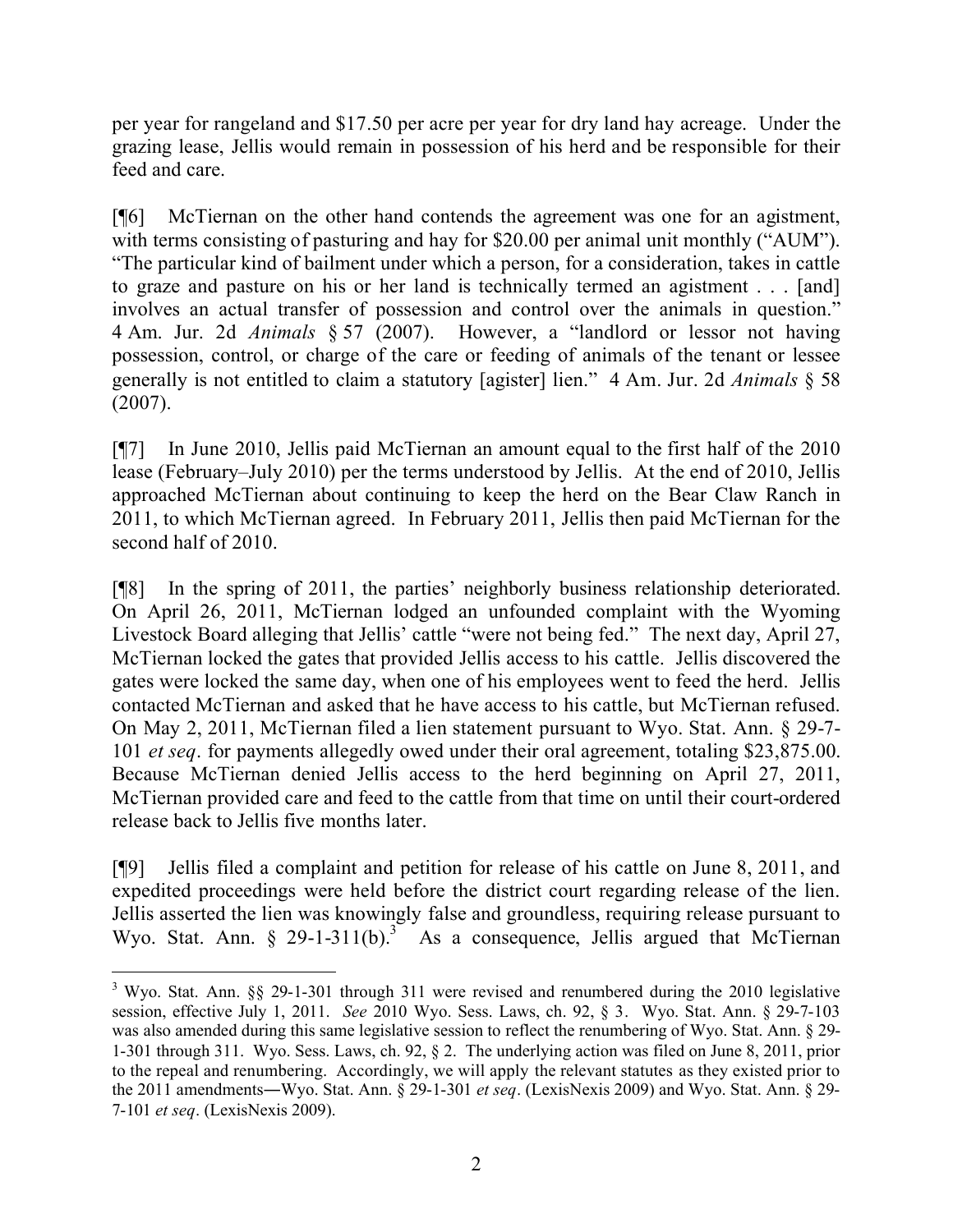wrongfully converted the beefalo herd. McTiernan countered, positing he had a valid agister's lien due to Jellis' failure to pay amounts due under their oral agreement.

[¶10] The district court concluded it could not resolve the lien's validity in the expedited proceeding and reserved its ruling for the lien foreclosure proceedings. However, the district court allowed the release of the cattle upon Jellis posting a security bond in the statutory amount required―\$35,812.50―which was one and one-half times the amount of the asserted lien, \$23,875.00. Jellis posted the requisite bond to satisfy the lien and a special master was appointed to sort and release the beefalo back to Jellis. Pursuant to the district court's order and supervision by the special master, on September 19, 2011, Jellis retrieved his cattle from the Bear Claw Ranch.

[¶11] Thereafter, the case proceeded to a jury trial. After four days of hearing evidence and argument, the jury returned a special verdict finding McTiernan liable for conversion of Jellis' cattle and awarded Jellis \$18,700.00 in damages. However, the jury also found that McTiernan was entitled to the lien claimed for feed and pasturage from December 1, 2010 through May 2, 2011, and awarded McTiernan \$1,900.00 for such services.<sup>4</sup>

[¶12] Before the jury was released, McTiernan objected to the verdict claiming it was inconsistent because he could not be liable for conversion of Jellis' beefalo herd if he was entitled to a lien against the same. The district court requested that the motion be made in writing to be heard at a later date and excused the jury. Thereafter, McTiernan filed posttrial motions for judgment as a matter of law, or alternatively, for a new trial―pursuant to W.R.C.P. 50 and 59―based on several theories, including a new trial was warranted because of the inconsistent verdict. The district court denied McTiernan's post-trial motions and entered a final judgment incorporating the jury's verdict. This appeal was timely perfected.

### **STANDARD OF REVIEW**

[¶13] District courts "have broad discretion when ruling on a motion for new trial, and they will not be reversed absent an abuse of that discretion." *Pauley v. Newman*, 2004 WY 76, ¶ 17, 92 P.3d 819, 825 (Wyo. 2004) (quoting *Garnick v. Teton Cnty. Sch. Dist. No. 1*, 2002 WY 18, ¶ 6, 39 P.3d 1034, 1038 (Wyo. 2002)). This case, however, also requires interpretation of the relevant lien statute for personal property. Statutory interpretation is a question of law, which we review *de novo*. *Hede v. Gilstrap*, 2005 WY 24, ¶ 6, 107 P.3d 158, 162 (Wyo. 2005).

 $\overline{a}$ 

<sup>&</sup>lt;sup>4</sup> The jury also determined McTiernan engaged in conduct such that he should be required to pay Jellis punitive damages, awarding Jellis \$50,000.00.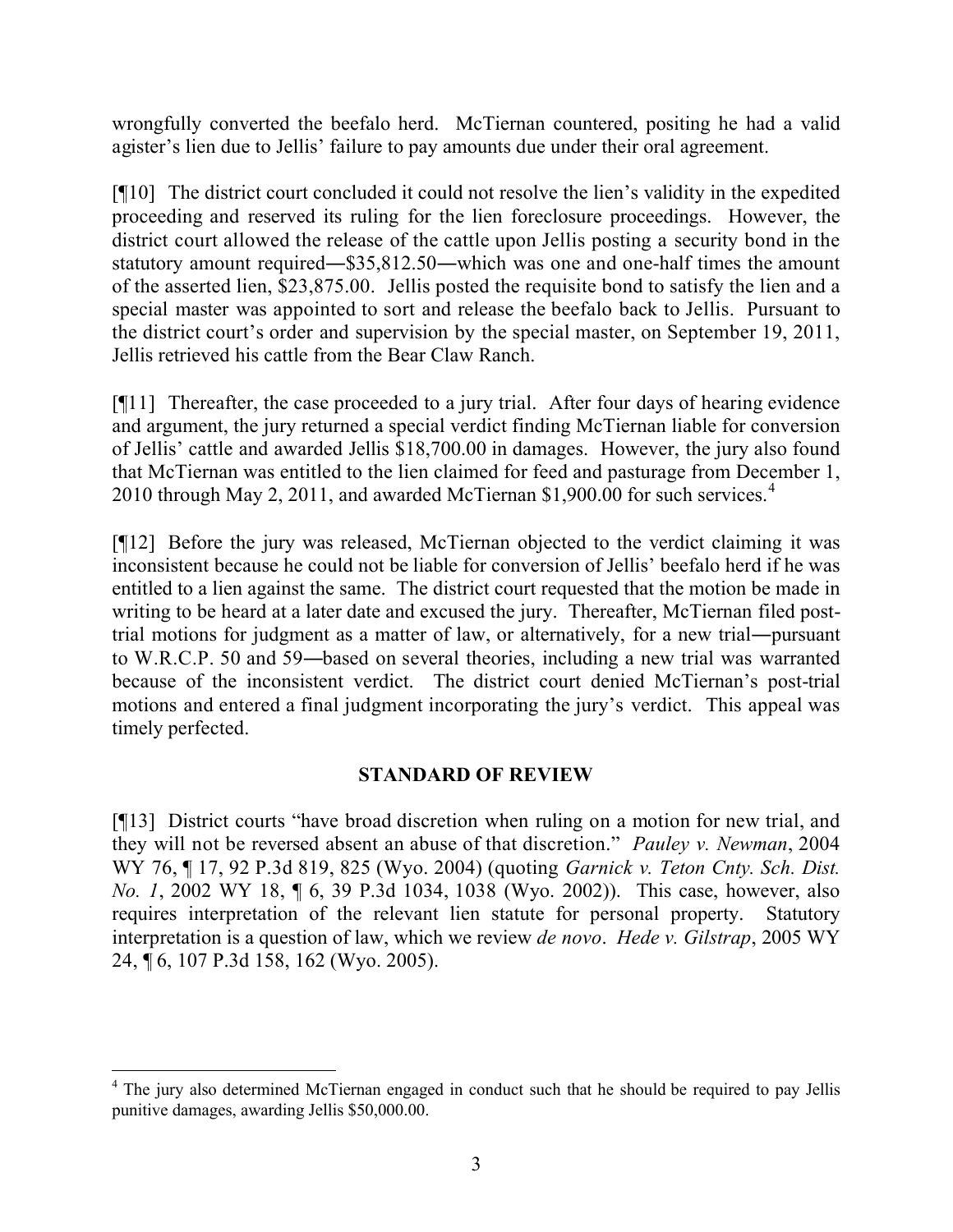#### **DISCUSSION**

[¶14] To resolve this matter, we must first determine whether the existence of a lien under Wyo. Stat. Ann. § 29-7-101 *et seq*. depends on the lien claimant's possession of the tangible personal property. In doing so, we strive to give effect to the legislature's intent and begin by looking at the ordinary and obvious meaning of the words employed according to their arrangement and connection. We also recognize "[l]ien statutes create remedies in derogation of common law and must be strictly construed" and "[w]e will not extend the scope of statutory lien laws." *Coones v. FDIC*, 894 P.2d 613, 616 (Wyo. 1995) (citations and some quotations omitted).

[¶15] Title 29 of the Wyoming Statutes establishes lien rights to persons performing work or providing services for certain kinds of property. Importantly, the requirements vary depending on the type of property at issue. For instance, Chapter 2 governs liens for work performed on real property. Chapter 3 controls liens concerning mineral interests. Chapter 4 deals with ditches, canals, and reservoirs. Chapter 5 is limited to owners and operators of harvesting machines. And Chapter 7 governs liens against personal property. Our discussion begins by examining the pertinent lien statute governing personal property, which grants lien rights to persons who perform work on tangible personal property or persons caring for or keeping animals. Because the language and context of the relevant statute is critical to our decision, we quote the bulk of the act, despite its length:

### **§ 29-7-101. Persons entitled to lien; exception.**

(a) Any person is entitled to a lien on any goods, chattels or animals for his reasonable charges for work or services performed or feed provided when he:

(i) Makes, alters, repairs, bestows work upon, transports, stores or keeps the same; or

(ii) Feeds, herds, pastures or cares for any domestic or wild animal lawfully held in captivity. Any person creating a lien under this paragraph shall file the lien in the office of the secretary of state.

**§ 29-7-102. Right of possession by lien claimant; termination thereof; removal of property without lienholder's consent; penalty therfor; filing of lien statement in lieu of possession.**

. . . .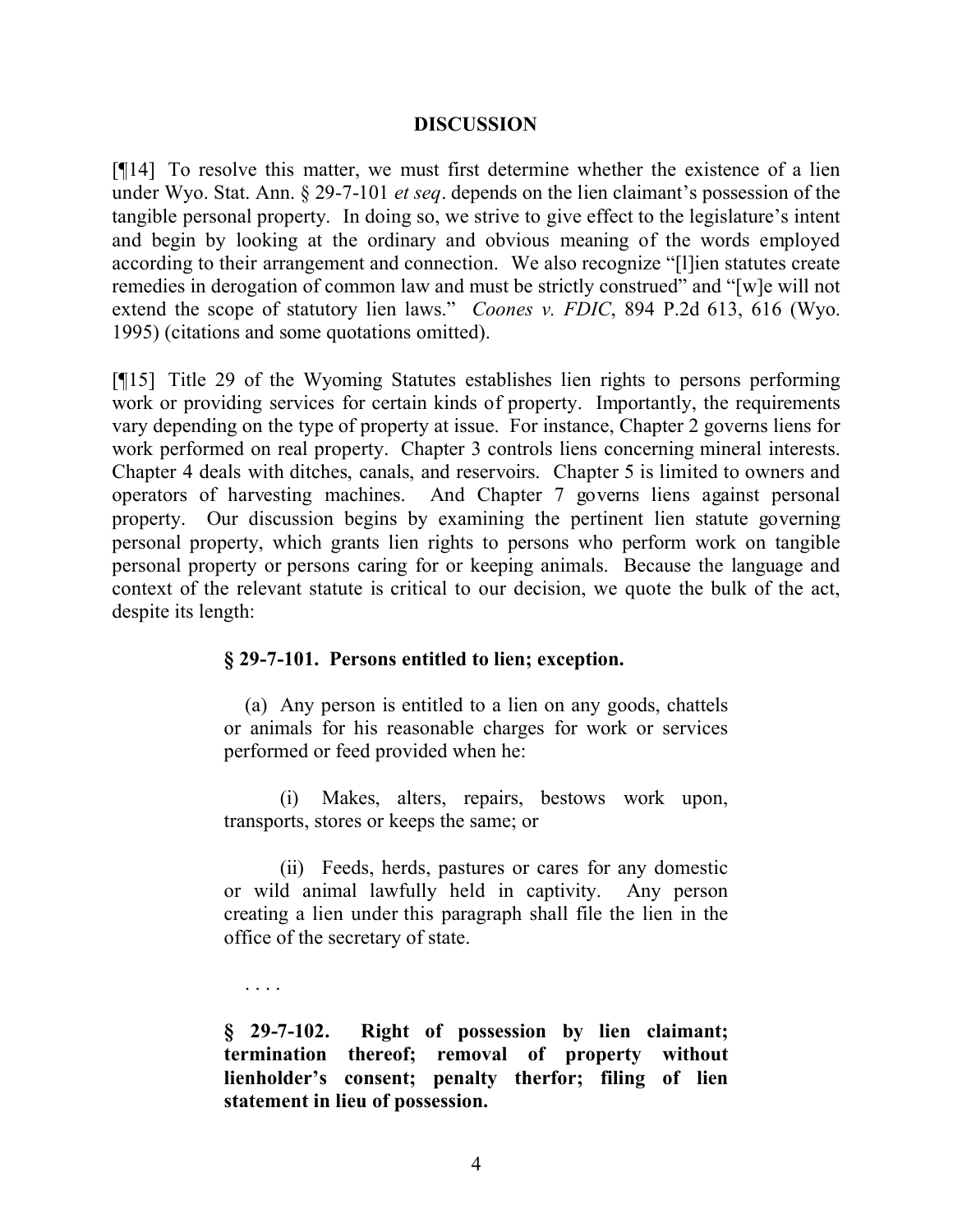(a) A lien claimant may retain possession of the property to which the lien pertains until paid for the labor, services, materials and feed which entitle the lien claimant to assert the lien. However, the right of possession terminates six (6) months after the date upon which the charges become due and payable unless the lien claimant has commenced proceedings to foreclose the lien as provided by W.S. 29-7-101 through 29-7-106.

(b) If any person causes to be removed from the possession of a lien claimant any property or part thereof which is subject to the lien created by W.S. 29-7-101 through 29-7-106 from the place where the property was located when the lien is perfected, without the written consent of the owner and the holder of the lien or his agent, either originally or by transfer, the person so removing the property affected by the lien is guilty of a misdemeanor. On conviction he may be punished by a fine of not more than seven hundred fifty dollars (\$750.00).

(c) If a lien claimant desires to continue a lien without retaining possession, he may before voluntarily releasing possession file a lien statement in the office of the county clerk of the county where the property is located, or in the case of a feeder's lien under paragraph (a)(ii) of this section, in the office of the secretary of state.

(d) If possession is terminated without the lien claimant's consent, he may perfect the lien by filing a lien statement on or before thirty (30) days after possession is terminated.

### **§ 29-7-103. Lien statement; additional contents; county clerk to note lien on certificate of title.**

(a) A lien statement under W.S. 29-7-101 through 29-7- 106 shall provide in addition to the requirements of W.S. 29- 1-301(b) [now W.S. 29-1-312(b)] whether the lien claimant was in possession of the property at the time the lien statement was filed or the owner consented to the filing of the lien. Notwithstanding W.S. 29-1-301(a) [now W.S. 29-1- 312(a)], a feeder's lien created pursuant to W.S. 29-7-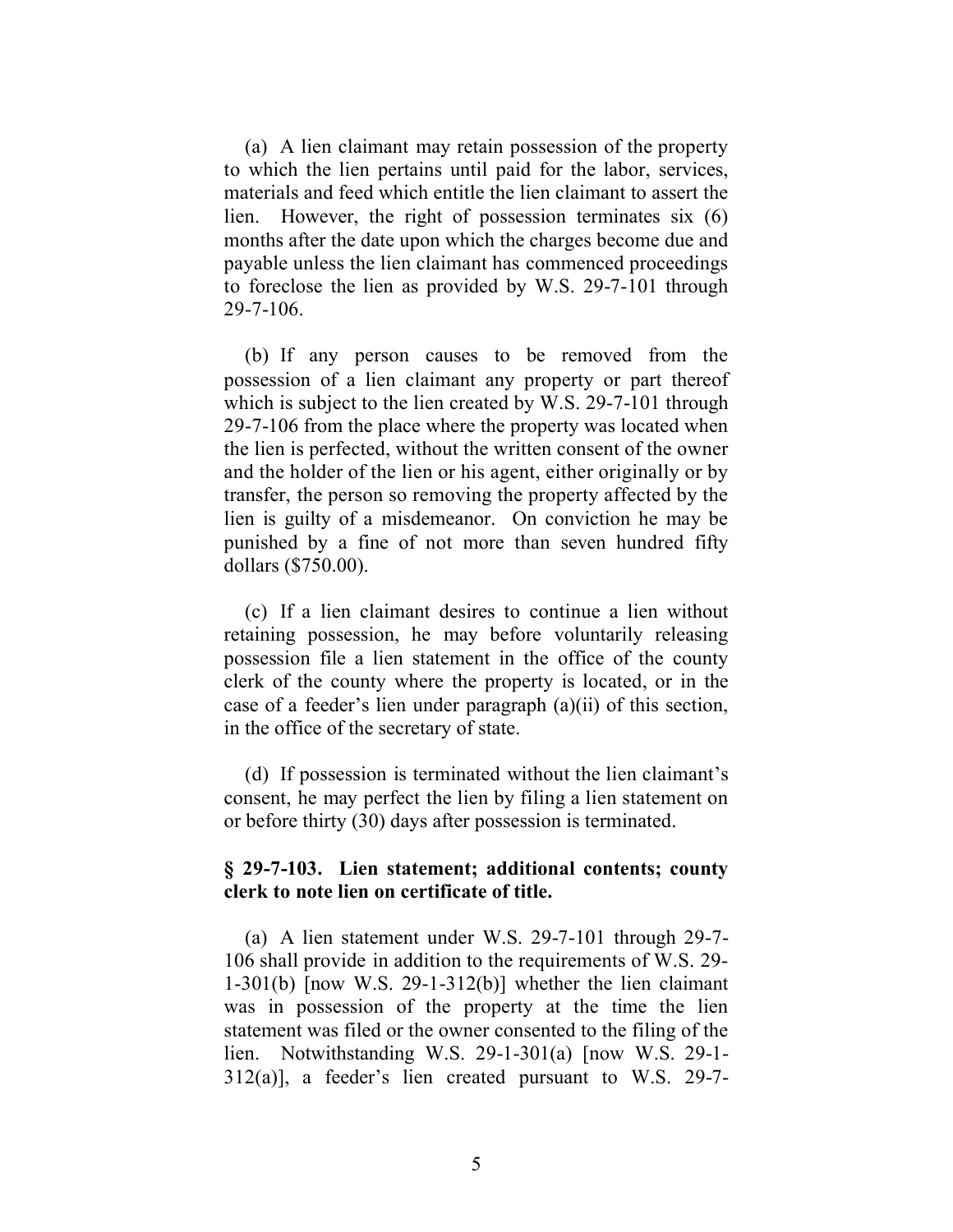$101(a)(ii)$  shall be filed in the office of the secretary of state together with any applicable filing fees.

. . . .

## **§ 29-7-104. Termination of lien; effect thereof on claimant's right of possession.**

(a) A lien under W.S. 29-7-101 through 29-7-106 terminates:

(i) Upon a lienor's voluntary surrender of possession of the property, unless a lien statement has previously been filed as provided in W.S. 29-7-103;

(ii) One hundred eighty (180) days after the date upon which the work, services, materials and feed giving rise to the lien were performed or furnished unless a lien statement has previously been filed as provided by W.S. 29-7- 103; and

(iii) One hundred eighty (180) days after a lien statement is filed as provided in W.S. 29-7-103, unless action to enforce and foreclose the lien has commenced.

(b) Upon termination of a lien, the lien claimant has no further right to possession of the property and no further interest therein.

**§ 29-7-105. Repossession; enforcement of lien by sale; notice thereof to known claimants; satisfaction by any claimant; title of good faith purchaser; disposition of proceeds; additional creditors' rights; liability for noncompliance with section; "commercially reasonable".**

(a) Subject to the termination of a lien as provided in W.S. 29-7-104, a lienor who has surrendered possession involuntarily has the right to repossess the property subject to the lien. In repossessing a lienor may proceed without judicial process if this can be done without breach of the peace. A lienor may also replevy the property or use any other judicial action available.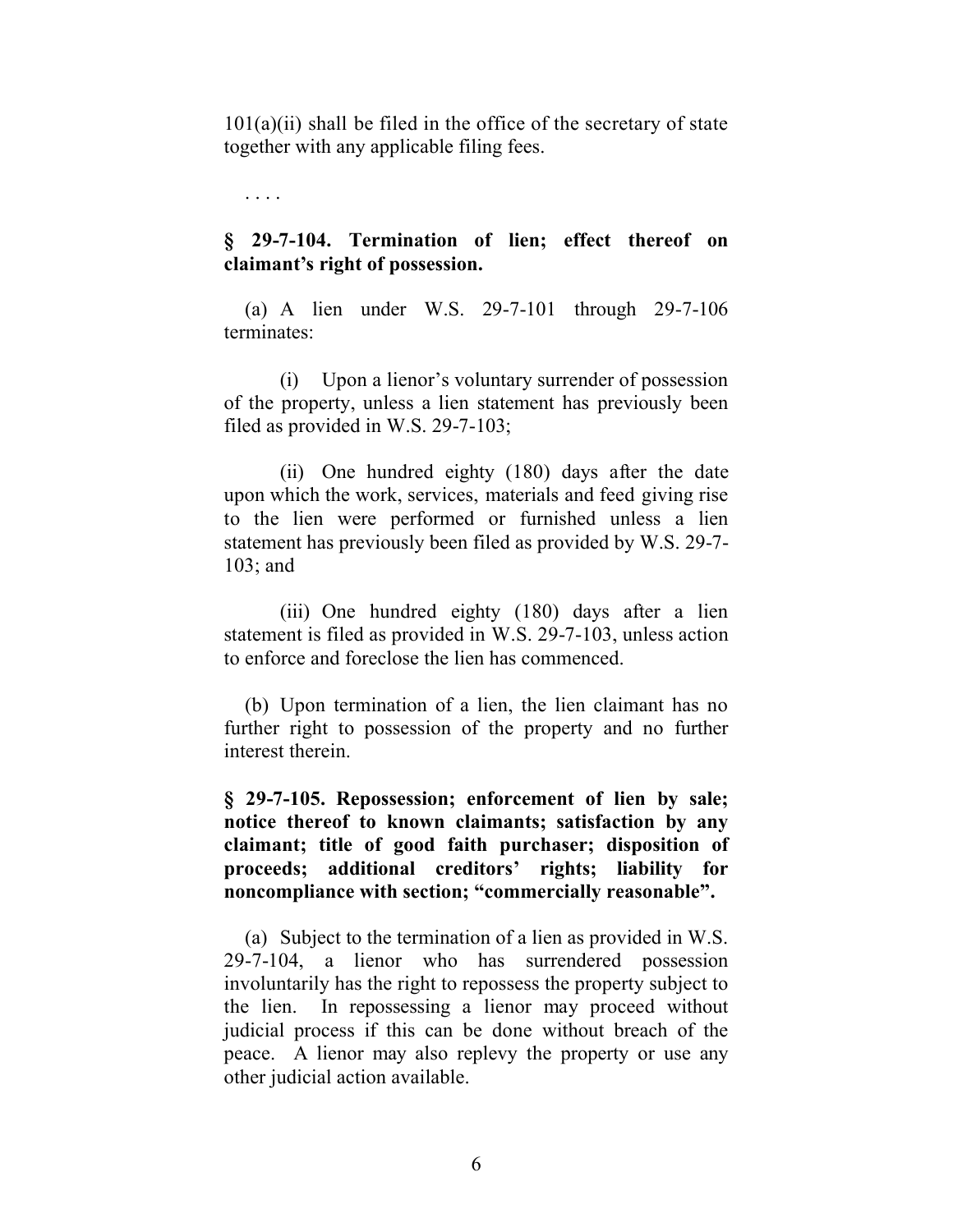. . . .

Wyo. Stat. Ann. §§ 29-7-101 through 29-7-105 (LexisNexis 2009).

[¶16] While the initial section, § 29-7-101, does not include the term possession, such an omission does not destroy the obvious by not mentioning it futilely. The plain and ordinary language contained in the remaining sections answers our question in the affirmative. Reading the provisions of Wyoming's lien statute for personal property *in pari materia*, a reasonable construction convinces us that a lien claimant must have possession of the article in order to establish and maintain the lien.<sup>5</sup> Reasons abound to support our conclusion. For instance, the term "retain" set forth in  $\S$  29-7-102(a) is defined as "to keep in possession." Merriam-Webster's Collegiate Dictionary 999 (10th ed. 1999). Consequently, one must have possession to retain the same. Furthermore, § 29-7-103(a)'s requirement that the claimant state he is in possession at the time of filing or that the owner consented, provides *prima facie* proof the claimant is entitled to the lien. These alternative requirements can be traced to the common law. "For a commonlaw lien to arise, a claimant must have exclusive possession of the property, since the lien is based directly on the idea of possession." 51 Am. Jur. 2d *Liens* § 25 (2011); *see also* 51 Am. Jur. 2d *Liens* § 22 (2011). "In the absence of a lien given by law, neither party can create one without the consent or agreement of the other, nor may a lien be created on property without the knowledge or consent of its owner." 51 Am. Jur. 2d *Liens* § 12 (2011).

[¶17] Put simply, this statute codifies the common law principle that a person has a possessory interest in the tangible personal property left in his or her care by the owner or legal possessor and in which the person has invested value.<sup>6</sup> Our conclusion in the

 $\overline{a}$ 

51 Am. Jur. 2d *Liens* § 29 (2011).

 $5$  We note that several specific exceptions exist to the requirement of possession: (1) the owner voluntarily consents to the lien (Wyo. Stat. Ann.  $\S 29-7-103(a)$ ); (2) the lien claimant files a lien statement with the secretary of state before voluntarily releasing possession (Wyo. Stat. Ann. § 29-7-102(c)); or (3) possession was terminated without the lien claimant's consent and he perfects the lien by filing a lien statement (Wyo. Stat. Ann. § 29-7-102(d)).

<sup>6</sup> American Jurisprudence explains:

The right to a common-law lien is based directly on the idea of possession, and it is indispensable that the one claiming it have independent and exclusive possession of the property.

Such a lien arises only when possession is obtained, and exists only so long as possession is retained; possession is essential to both the creation and the preservation of the lien.

One in possession of property under a lien is the owner of the property as against all the world, and even against the actual owner, until the claim is paid, and no one, not even the actual owner, may disturb the lienor's possession without previous payment of the claim.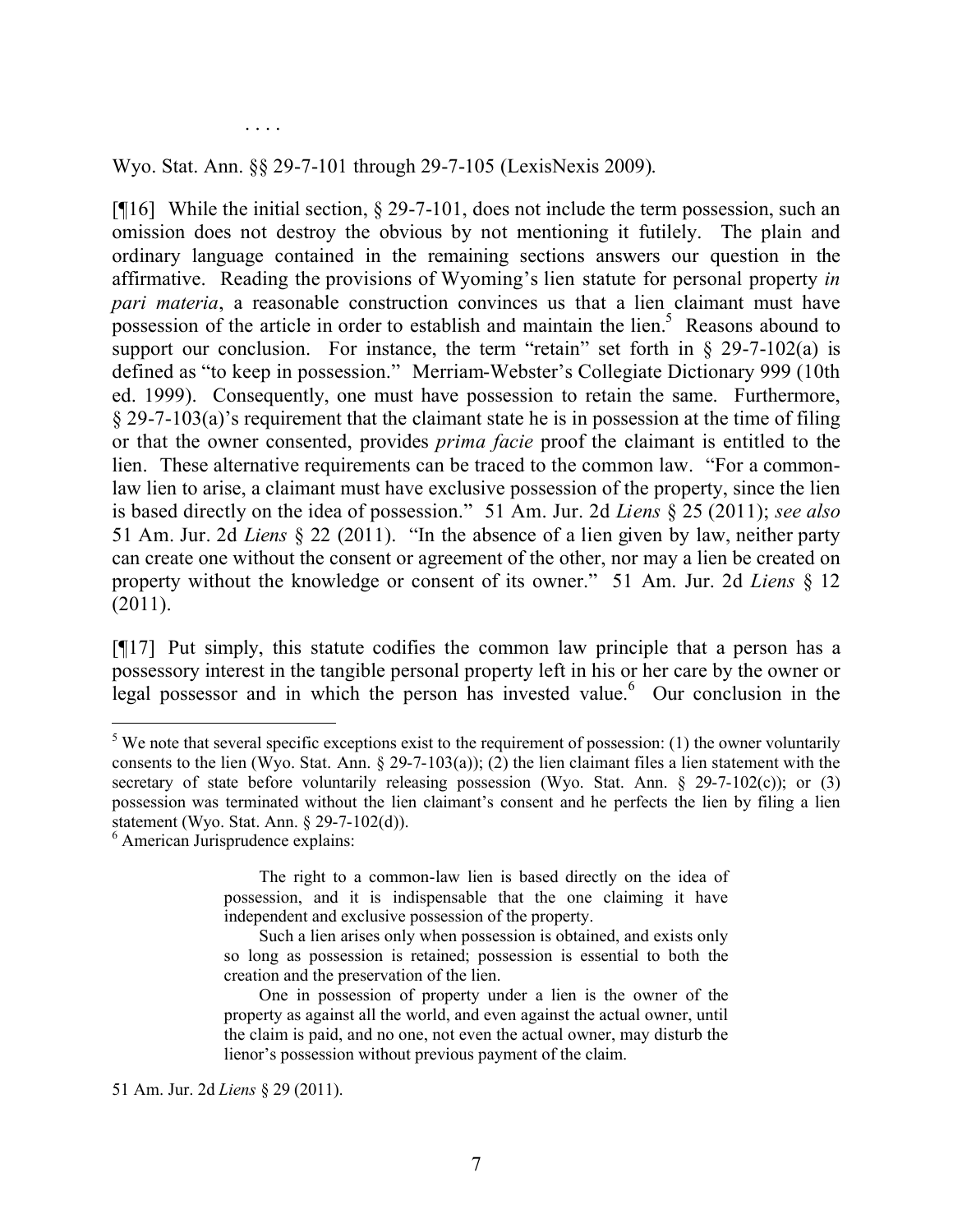instant case is not original, however. Over a hundred years ago, in *Turner v. Horton*, this Court explained:

> A lien in its proper legal sense is said to import that one is in possession of the property of another, and that he detains it as security for some demand which he has in respect of it, and hence it implies possession by the creditor, title in the debtor, and a debt arising out of the specific property. 1 Jones on Liens (2d Ed.) § 20. At common law a person who had bestowed labor upon an article of personal property, or done some other act in reference to it by which its value was enhanced, had the right to detain the same until reimbursed for his expenditure and labor. That is known as the commonlaw lien. Its continuance depended upon possession, and, whenever the possession was voluntarily surrendered, the lien was lost. *Oakes v. Moore*, 24 Me. 214, 41 Am. Dec. 379 [(1844)]; *Arians v. Brickley*, 65 Wis. 26, 26 N. W. 188, 56 Am. Rep. 611 [(1885)].

> Our statutes have extended the lien to persons not entitled to it at common law, such as agisters and livery stable keepers, but it is generally held that statutes of that character are to be construed in accordance with the principles controlling the lien at common law. 1 Jones on Liens (2d Ed.) § 749. Hence, unless the statute either expressly or by clear implication provides to the contrary, possession is essential to the existence and preservation of the lien. It was so held by this court with reference to the lien of an agister under the statute, and it was said that, "the lien being founded upon possession, it must ordinarily cease when the possession ceases. If one voluntarily parts with the possession of the property, the lien is thereby lost." *Fein v. Wyo. Loan & Trust Co*., 3 Wyo. 331[, 22 P. 1150 (1890)]. The necessary effect of that decision is that the nature of the remedy provided for enforcing the lien is not such as to eliminate the element of possession.

18 Wyo. 281, 293, 106 P. 688, 690-91 (1910). Seventy years later in *Rocky Mountain Turbines, Inc. v. 660 Syndicate, Inc*., we again examined Wyoming's personal property lien statute and reaffirmed that possession is a requisite essential.

> The foregoing language [of Wyo. Stat. Ann. § 29-7- 101 *et seq*.] is plain in that the lien established thereby is a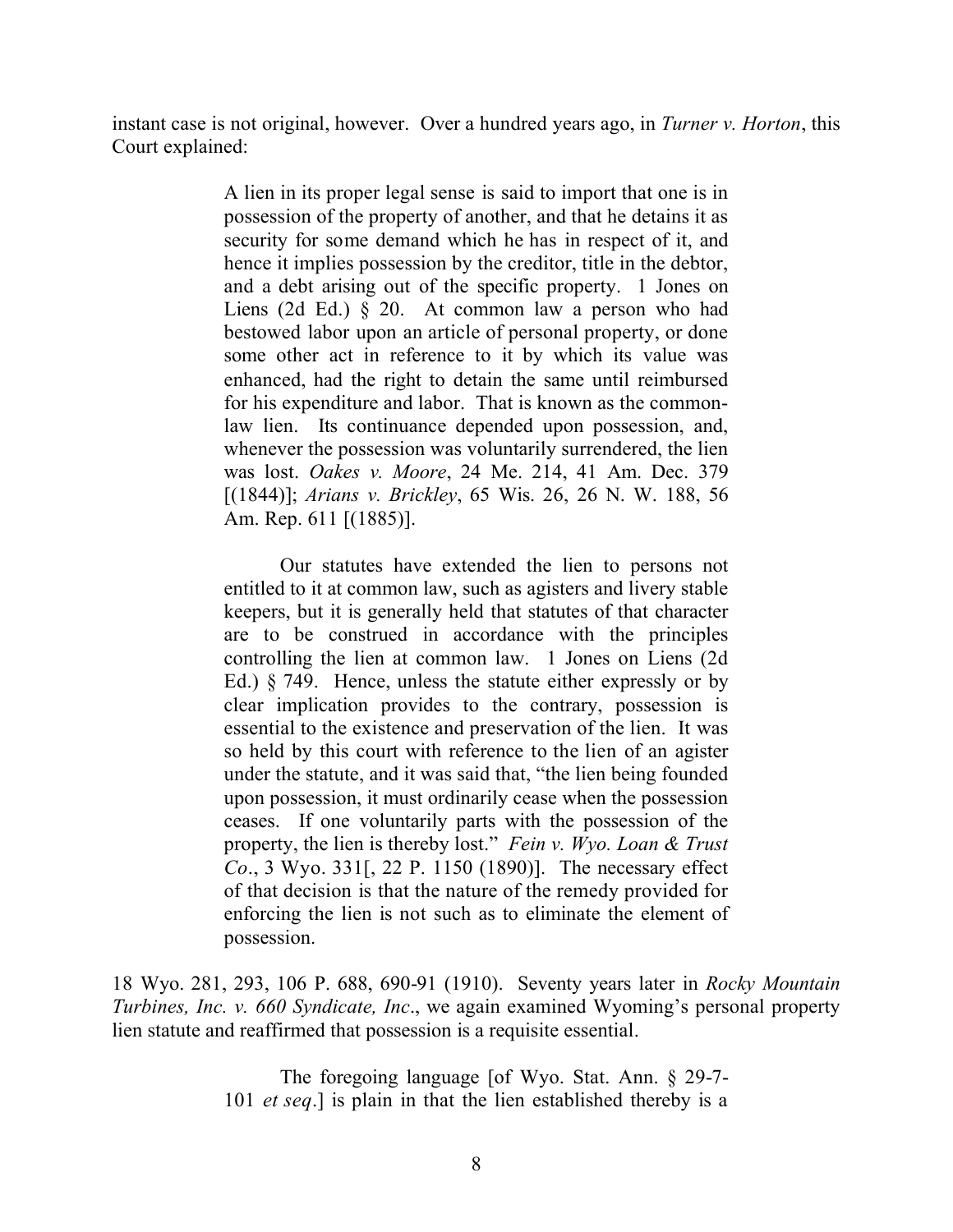possessory lien which terminates upon the "voluntary surrender of possession" unless "a lien statement has *previously* been filed." The common-law lien was similar:

> "The right to a common-law lien is based directly on the idea of possession, and it is indispensable that the one claiming it have an independent and exclusive possession of the property. Such a lien arises only when possession is obtained, and *exists only so long as it is retained*. \* \* \*" (Emphasis supplied.) 51 Am.Jur.2d Liens § 21, p. 159.

> "As a general rule a common-law or other lien dependent on possession is waived or lost by the lienholder voluntarily and unconditionally parting with possession or control of the property to which it attaches; *and such lien cannot be restored thereafter by resumption of possession*. \* \* \*" (Emphasis supplied). 53 C.J.S. Liens § 17d(3), p. 864.

We have so held in construing and applying statutes similar to § 29-7-101, W.S.1977, *et seq*. and predecessor thereto. See for example, *Fein v. Wyoming Loan & Trust Co*., 3 Wyo. 331, 22 P. 1150 (1890); and *Nebraska Machinery Company v. Schoenheit Trucking Company*, 76 Wyo. 140, 301 P.2d 555 (1956).

The statutes are too plain and unambiguous to require further discussion. Rocky Mountain's lien terminated when it relinquished possession of the aircraft without having previously filed a lien statement. A subsequent obtaining of possession of the aircraft does not restore the terminated lien.

623 P.2d 758, 761 (Wyo. 1981).

[¶18] Most recently, in *Smith v. Lewis Auto Body*, we had occasion once again to examine this statute when faced with the issue of whether a lien claimant was entitled to fees for storage of a vehicle after a demand for release was lodged. 2011 WY 109, 255 P.3d 935 (Wyo. 2011). We concluded that a lien claimant is not so entitled, explaining:

> As indicated above, the argument that a repair shop has "no choice" but to retain possession of a vehicle as security was rejected in *Country Mutual* [*Insurance Company*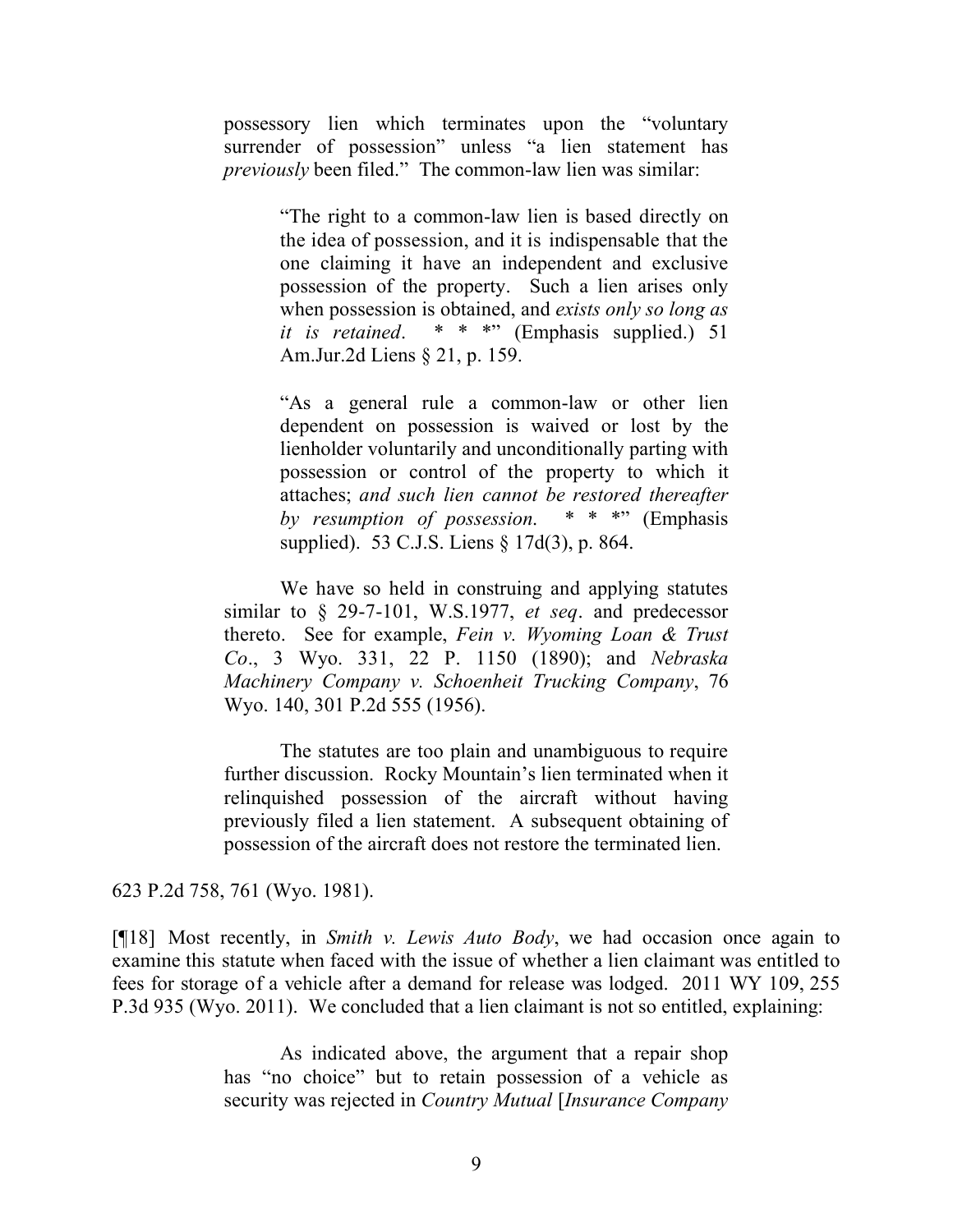*v. Styck's Body Shop, Inc.*] because, as the court noted, the body shop could have released the vehicles in its possession and sued for damages. [396 Ill.App.3d 241, 249, 335 Ill. Dec. 382, 918 N.E.2d 1195 (Ill.App.Ct. 2009)]. It was not necessary for Lewis to retain possession of the vehicle in order to file an action for damages. Lewis also was entitled to assert a lien regardless of whether it had possession of the vehicle. *See* Wyo. Stat. Ann. §§ 29-7-101 through 29-7-106. Under Wyo. Stat. Ann. § 29-7-102(a), Lewis would have been entitled to retain possession pursuant to a valid lien until it received payment for its services. We hold, however, that Lewis was not also entitled to accumulate storage charges during this period.

*Id.* at  $\P$  19, at 940. While the statement that "Lewis also was entitled to assert a lien regardless of whether it had possession of the vehicle" may be misconstrued by some to mean initial possession is not necessary, our interpretation is one that is narrowly tailored to the context of that case; that is, a party does not need to retain possession after a lien statement is filed in accordance with Wyo. Stat. Ann. § 29-7-102(c).

[¶19] Consistent with our long-standing precedent, we again conclude a lien pursuant to Wyo. Stat. Ann.  $\S$  29-7-101 *et seq.* is possessory<sup>7</sup> and a person must have possession of the article to assert such a statutory lien. *See Coones*, 894 P.2d at 616-17; *Rocky Mountain Turbines*, 623 P.2d at 760; *Nebraska Mach. Co. v. Schoenheit Trucking Co.*, 76 Wyo. 140, 149, 301 P.2d 555, 559 (Wyo. 1956); *Tillotson v. Delfelder*, 40 Wyo. 283, 289, 276 P. 935, 937 (Wyo. 1929); *Washakie Livestock Loan Co. v. Meigh*, 50 Wyo. 480, 492-99, 62 P.2d 523, 527-530 (Wyo. 1936); *Thomas v. Mann*, 22 Wyo. 99, 108-09, 135 P. 1088, 1090 (Wyo. 1913); *Turner*, 18 Wyo. 281, 293-94, 106 P. at 690-91; *Fein v. Wyo. Loan & Trust*, 3 Wyo. 331, 332, 22 P. 1150, 1151 (Wyo. 1890). We also solicitously have studied the evolution of Wyoming's lien statute for personal property, which confirms possession has been, and continues to be, required. *See* Wyo. Comp. Stat. Ann. §§ 3753 and 3754 (Mullen 1910); Wyo. Comp. Stat. Ann. §§ 55-101 through 55-125 (Bobbs-Merrill 1945); Wyo. Stat. Ann. § 29-7-101 (Michie 1977); 1981 Wyo. Spec. Sess. Laws, ch. 17 § 29-7-101; 2004 Wyo. Sess. Laws, ch. 24, § 1.

[¶20] To find otherwise is *contra legem* and would render several provisions of the statute meaningless and produce absurd results. We have said:

> Statutes must be construed so that no portion is rendered meaningless. Interpretation should not produce an

 $\overline{a}$ 

 $<sup>7</sup>$  A possessory lien is a "lien allowing the creditor to keep possession of the encumbered property until</sup> the debt is satisfied." Black's Law Dictionary 1008 (9th ed. 2009).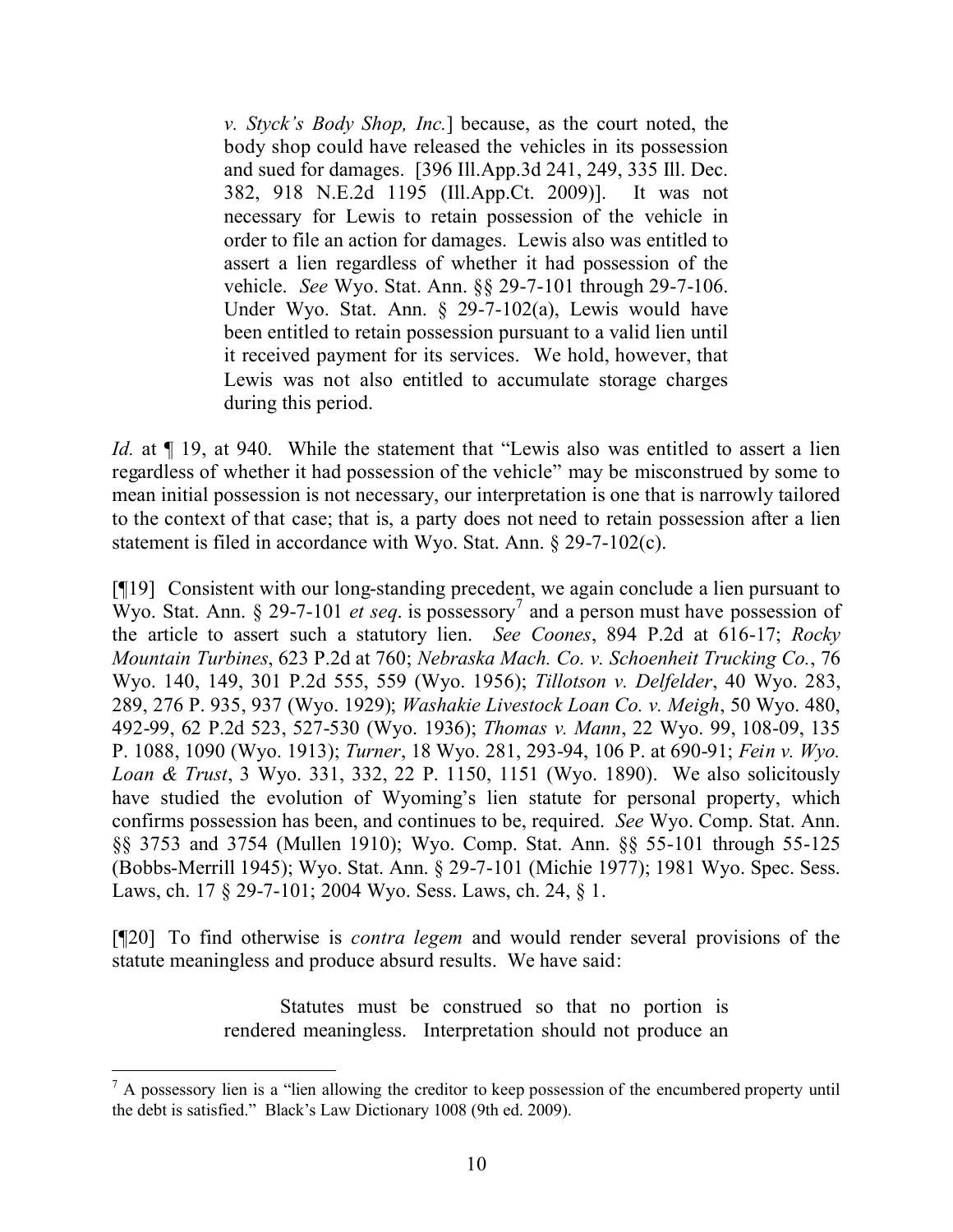absurd result. We are guided by the full text of the statute, paying attention to its internal structure and the functional relation between the parts and the whole. Each word of a statute is to be afforded meaning, with none rendered superfluous. Further, the meaning afforded to a word should be that word's standard popular meaning unless another meaning is clearly intended. If the meaning of a word is unclear, it should be afforded the meaning that best accomplishes the statute's purpose.

*See Hede*, 2005 WY 24, ¶ 6, 107 P.3d at 163 (citations and quotations omitted). Perhaps an example would be helpful to illustrate. If possession were not required, a person who changes a tire on the side of a road, or merely leases his pasture for grazing, can simply file a lien statement. In these circumstances, possession has never been acquired by the claimant and there is no risk of losing entitlement of the lien due to subsequent possession being lost. But, if the person tows the car back to his shop and changes the tire there, or the person is an agister<sup>8</sup>, the person has possession which cannot be given up until a lien statement is filed, otherwise he will lose his lien pursuant to the express language of Wyo. Stat. Ann.  $\S$  29-7-102(c) and 29-7-104(a)(i)). We believe the legislature did not intend to create such a circumstance. We note that one not in possession―and thus not entitled to a personal property lien under Wyo. Stat. Ann. § 29- 7-101 *et seq*.―is not left without a remedy. He can still bring an action for damages. *See Smith*, 2011 WY 109, ¶ 19, 255 P.3d at 940.

[¶21] Finding the existence and continuance of a lien pursuant to Wyo. Stat. Ann. § 29- 7-101 *et seq*. is dependent upon possession, we turn to whether the jury's verdict finding

3B C.J.S. *Animals* § 73 (2013).

 <sup>8</sup> Corpus Juris Secundum explains:

To agist is to pasture animals for hire. Agistment is a bailment in which the bailee takes in and feeds or pastures animals upon the land for consideration, either at a named price or for the reasonable value of the services rendered. In the context of such bailment, the taking of such animals is synonymous with the delivery and acceptance of property by the alleged bailee. Generally, agistment is a contract whereby a person, called an agistor, has possession and control of the subject animals, as well as, where applicable, possession of the land. For an agistment bailment to be established, there must be a showing of some duty of care of the animals bargained for and accepted by the landowner. Not every agreement for the use of a pasture carries with it the duty of care on the part of the landowner. An agistment is distinguishable from a lease.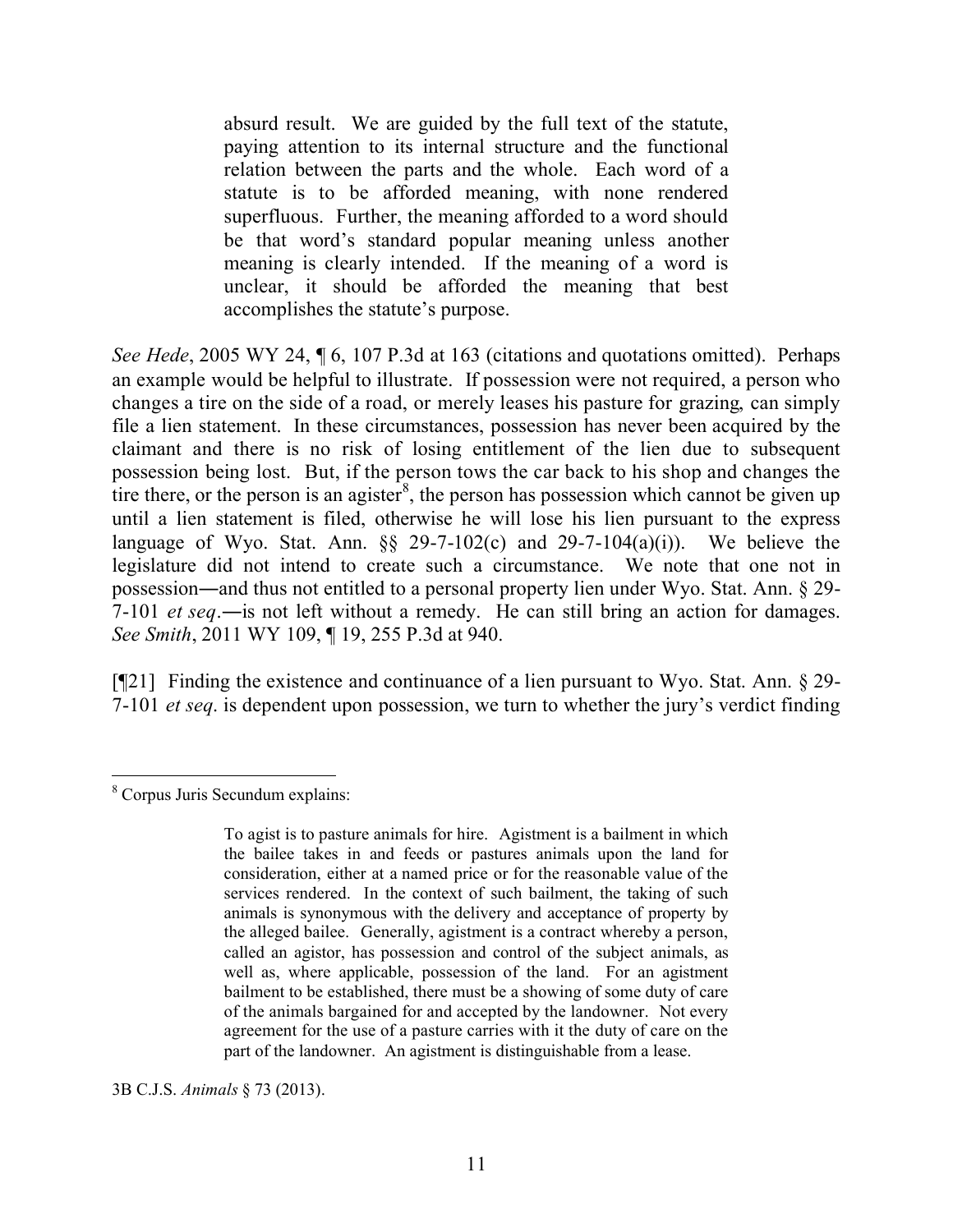McTiernan liable for conversion while at the same time entitled to a lien under Wyo. Stat Ann. § 29-7-101 *et seq*., can be reconciled as a matter of law.

> "It is the duty of the court to attempt to harmonize the answers, if it is possible under a fair reading of them. 'Where there is a view of the case that makes the jury's answers to special interrogatories consistent, they must be resolved that way.' In determining whether there is inconsistency in the jury's findings, the findings are to be construed in the light of the surrounding circumstances and in connection with the pleadings, instructions, and issues submitted." [Citations omitted.]

*Rivermeadows, Inc. v. Zwaanshoek Holding & Financiering, B.V*., 761 P.2d 662, 665 (Wyo. 1988) (quoting Wright & Miller, Federal Practice and Procedure: Civil § 2510, pp. 515–17 (1971)). With this guidance in mind, it is apparent we cannot harmonize the jury's verdict.

[¶22] The jury was presented with a special verdict form, within which it found:

# **Plaintiff's Claims**

## **Conversion**

1. Do you find that the Plaintiff, Mr. Jellis, is entitled to a judgment against Defendants John C. McTiernan, Bear Claw Cattle Company, and Gail Sistrunk with respect to his conversion claim?

 $Yes$   $X$  No

# **Defendants' Claims**

# **Foreclosure of Lien**

1. Do you find that Defendants John C. McTiernan and Bear Claw Cattle Company were entitled to the lien claimed for the feed and pasturage of Jellis cattle during the time period beginning December 1, 2010 through May 2, 2011?

 $Yes$   $X$ 

| ľ<br>NO. |  |
|----------|--|
|          |  |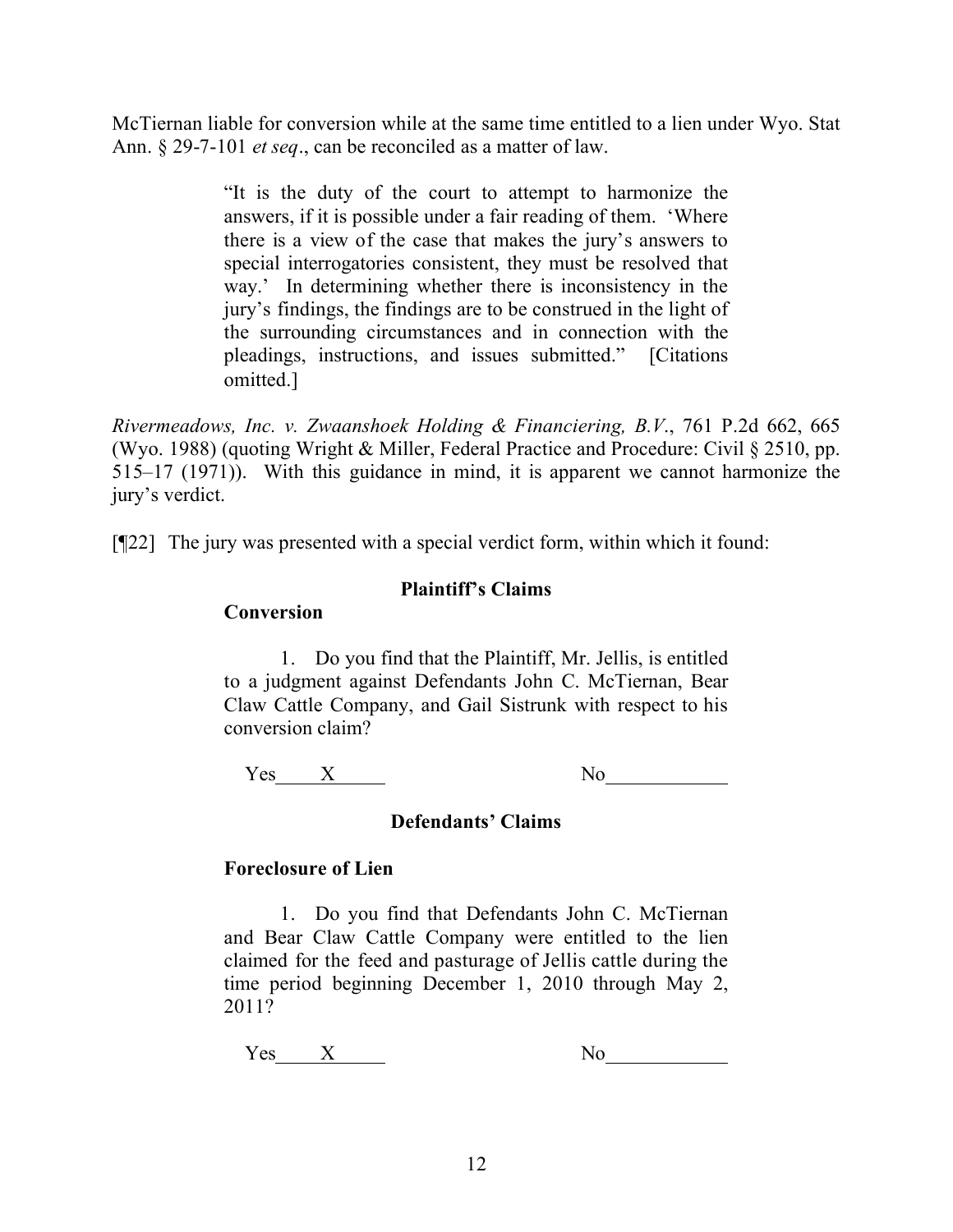As we explained, *see supra* ¶ 16, only one who is in lawful initial possession of the subject personal property is entitled to a lien pursuant to Wyo. Stat. Ann. § 29-7-101 *et seq*. The question then becomes whether one who is rightfully in possession of personal property and retains the same pursuant to his or her lien rights can be liable for conversion at the same time. The answer is no.

[¶23] "Conversion occurs when a person treats another's property as his own, denying the true owner the benefits and rights of ownership." *Johnson v. Reiger*, 2004 WY 83, ¶ 27, 93 P.3d 992, 999 (Wyo. 2004). To establish a claim for conversion, the following elements must be met: (1) plaintiff had legal title to the converted property; (2) plaintiff either had possession of the property or the right to possess it at the time of the conversion; (3) the defendant exercised dominion over the property in a manner which denied the plaintiff his rights to use and enjoy the property; (4) in those cases where the defendant lawfully, or at least without fault, obtained possession of the property, the plaintiff made some demand for the property's return which the defendant refused; and (5) the plaintiff has suffered damage by the loss of the property. *See id.* at ¶ 27, at 999- 1000. In the instant case, the jury was instructed accordingly.

[¶24] Because the jury found McTiernan entitled to a lien pursuant to Wyo. Stat. Ann. § 29-7-101 *et seq*. against Jellis' beefalo herd, as a matter of law McTiernan could not have converted the same. Wyoming's lien statute authorized McTiernan to retain the subject cattle, thus, he could not have wrongfully exercised dominion over the herd. Conversely, if McTiernan was liable for conversion, then he could not have been found to have lawful initial possession of the cattle, which necessarily follows he could not retain the same and was not entitled to a lien under Wyo. Stat. Ann. § 29-7-101 *et seq*. *See e.g., Fisk Rubber Co. of New York v. Lawer Auto Supply*, 35 Wyo. 283, 298, 248 P. 825, 830 (1926). The jury's verdict is inconsistent and cannot be reconciled as a matter of law.

[¶25] We note Jellis did not cross-appeal and challenge the validity of the subject lien. Consequently, we will not consider whether McTiernan actually had initial lawful possession of the cattle and, therefore, entitled to a lien pursuant to Wyo. Stat. Ann. § 29- 7-101. This determination will be left to the jury on remand. Indeed, if the jury finds McTiernan was in possession of the cattle pursuant to what he claims was an agistment agreement—thereby entitling him to a lien under Wyo. Stat. Ann. § 29-7- 101―McTiernan is not liable for conversion. Conversely, if the jury finds that McTiernan was not in possession of the cattle―rather, the oral agreement was for a grazing lease―then McTiernan is not entitled to a lien and liable for conversion. *See Panhandle Feeders, Inc. v. C & D Enterprises, LLC*, 1 P.3d 647, 649 (Wyo. 2000); 4 Am. Jur. 2d *Animals* §§ 57-58 (2007). Additionally, it may be that the jury finds McTiernan liable for conversion and not entitled to a lien, but that McTiernan is owed money under a grazing lease from December 1, 2010 through May 2, 2011. Because of this possibility, a provision in the special verdict form ought to be added accordingly.